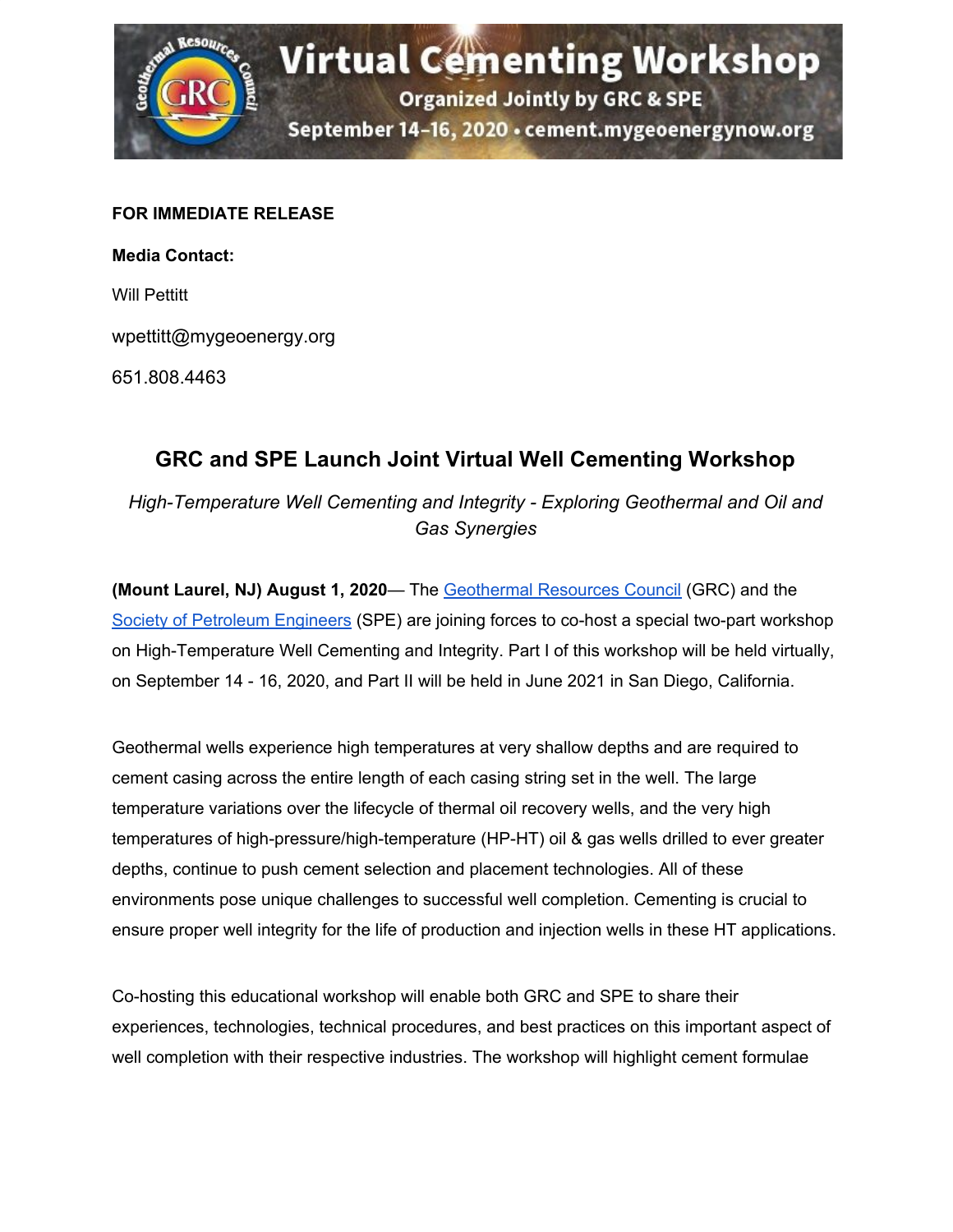and slurry blends, placement methods, remedial procedures, and result evaluations. Case studies will also be discussed and analyzed.

Part I's new virtual experience opens the world of geothermal up to a wider range of industry professionals who can now attend the workshop without having to leave their home or office. The GRC and SPE are committed to providing attendees with an in-depth workshop that shares the latest technical innovations, advancements, and best practices in geothermal. All sessions are designed to maximize the exchange of information and ideas between attendees and presenters through brief technical presentations followed by interactive Q&A periods.

"It's exciting to have our High-Temperature Well-Cementing workshop going virtual in September so that we can continue working through the difficulties of COVID-19 to get part of our robust program presented to folks and give everybody the opportunity to come together," says Will Pettitt, GRC Executive Director. "It's also exciting this is a joint workshop between GRC and SPE, two leading professional and trade associations in the geothermal and O&G industries respectfully, at a time of increasing interest in geothermal technologies and covering an important topic that interests professionals across both industries."

We invite all drilling personnel, both geothermal and oil & gas drilling, and production engineers, well-site supervisors, cementing engineers, and interested personnel to attend and participate in this workshop.

To register for the virtual workshop or to learn more, please visit [https://cement.mygeoenergynow.org.](https://cement.mygeoenergynow.org/) Follow GRC for updates about this workshop on [Facebook](https://www.facebook.com/GeothermalResourcesCouncil), [LinkedIn,](https://www.linkedin.com/in/geothermalresourcescouncil/) and [Twitter.](https://twitter.com/GRC2001)

**###**

## **About the Geothermal Resources Council**

Founded in 1972, the GRC is a California-based, non-profit, 501(c)3 corporation. It is the world's largest direct-membership geothermal professional and industry association and has an